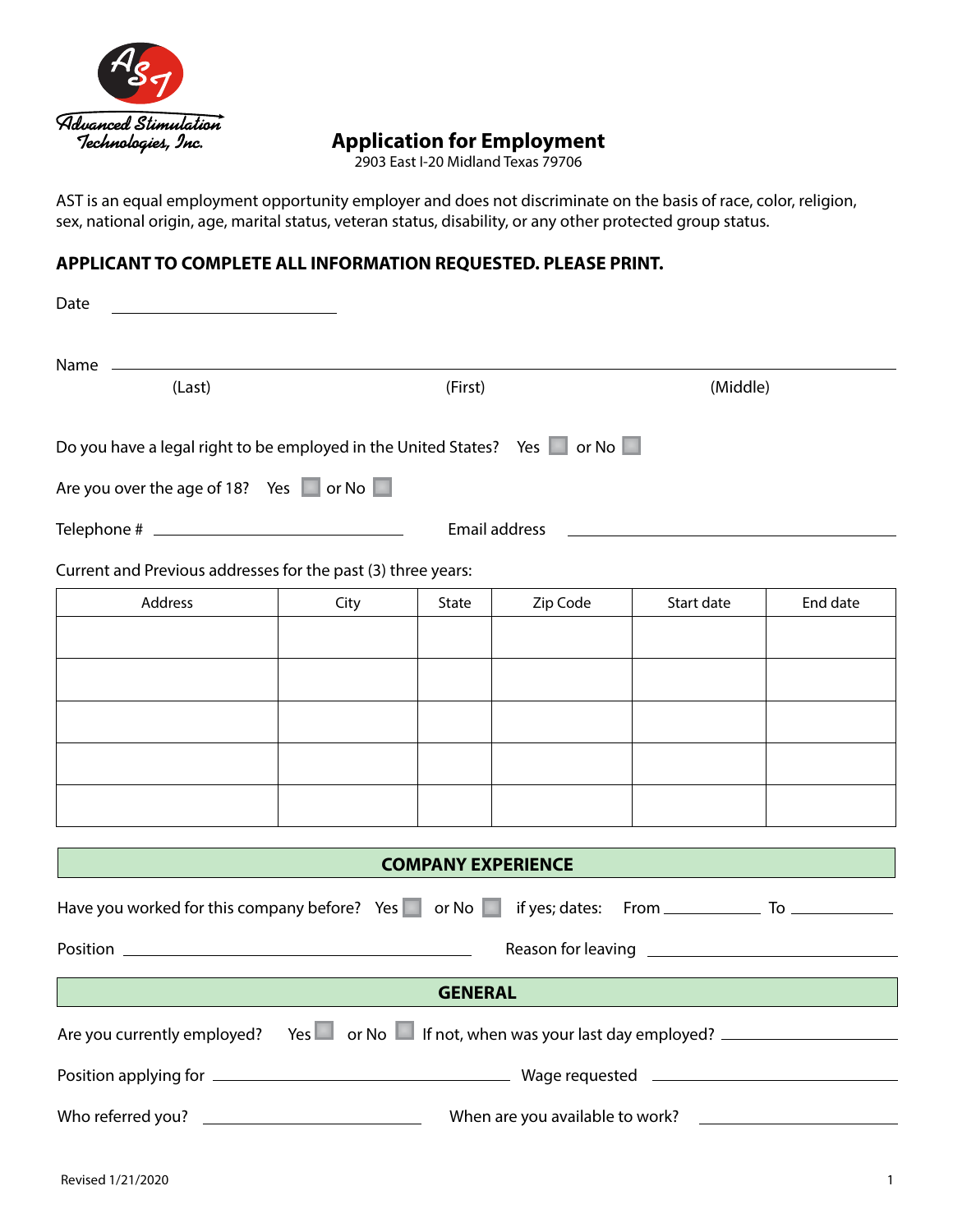

| (Last) | (First) | (Middle) |
|--------|---------|----------|
|        |         |          |

the control of the control of the control of the control of the control of

| Have you ever been convicted of a felony or subjected to deferred adjudication on a felony charge? Yes No |  |  |  |
|-----------------------------------------------------------------------------------------------------------|--|--|--|
|-----------------------------------------------------------------------------------------------------------|--|--|--|

If yes, explain giving dates and nature of offense. A conviction may not disqualify you, but a false statement will.

| The following questions are for positions that may require the employee to operate<br>a vehicle on a public roadway: |
|----------------------------------------------------------------------------------------------------------------------|
| If the Position applied for requires an Interstate Commercial Driver's License, you must be 21 years of age.         |
| Are you at least 21 years old? Yes or No Do you have a current, valid driver's license? Yes or No                    |
| Have you ever had your Drivers license suspended or revoked? Yes a or No                                             |
| If yes; date(s) $\qquad \qquad \qquad$<br>Location <u>_______</u>                                                    |
| Please explain:                                                                                                      |
|                                                                                                                      |
|                                                                                                                      |
| Have you been convicted of or are you currently charged with a DUI or DWI offense? Yes a lot No                      |
| If yes; please explain                                                                                               |

### Please list all Traffic convictions and forfeitures for the past three (3) years (other than parking violations). If none; write "none".

| Location | Date | Violation | Penalty |
|----------|------|-----------|---------|
|          |      |           |         |
|          |      |           |         |
|          |      |           |         |
|          |      |           |         |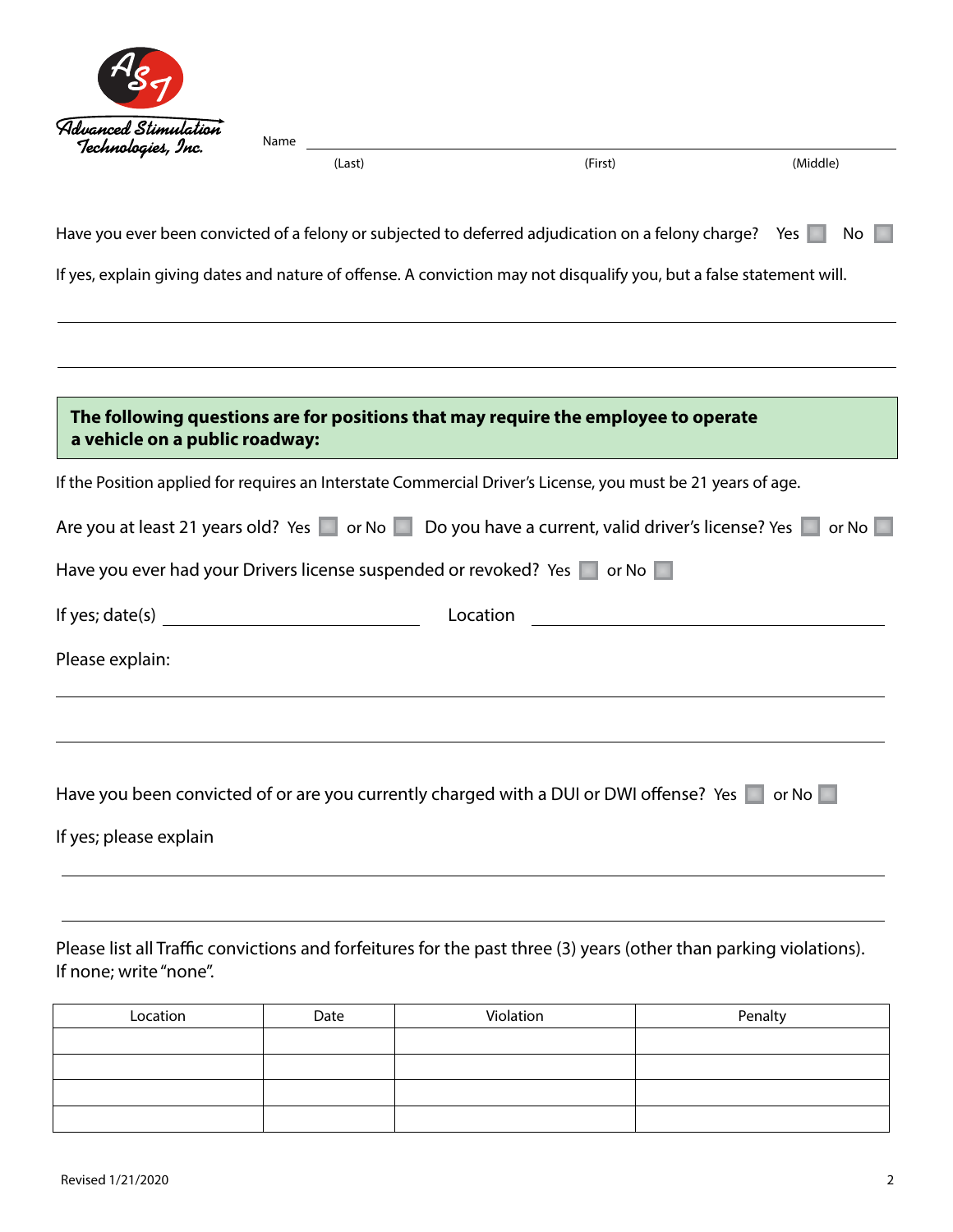

(Last) (First) (Middle)

# List of all motor vehicle accidents during the past three (3) years. If none; write "none"

| Date of Accident | Description (head-on, backing,) | Fatality/Injuries | Citations or at Fault |
|------------------|---------------------------------|-------------------|-----------------------|
|                  |                                 |                   |                       |
|                  |                                 |                   |                       |
|                  |                                 |                   |                       |
|                  |                                 |                   |                       |

# List all current Driver Licenses or permits that you have been issued.

| State of<br>issue | License number | Type (Class) endorsements and/or restrictions | <b>Expiration date</b> |
|-------------------|----------------|-----------------------------------------------|------------------------|
|                   |                |                                               |                        |
|                   |                |                                               |                        |
|                   |                |                                               |                        |

# Please list all driving experience

| Type of equipment (van, truck, bus, tank, etc.) | From date / to date | Years | Approximate miles |
|-------------------------------------------------|---------------------|-------|-------------------|
|                                                 |                     |       |                   |
|                                                 |                     |       |                   |
|                                                 |                     |       |                   |

### **Skills and Abilities (computer, software, etc.)**

#### **EDUCATIONAL BACKGROUND**

| Type of School     | Name and City, State. | Grad (Y-N) | <b>Major/Degree or certificate</b> |
|--------------------|-----------------------|------------|------------------------------------|
| College            |                       |            |                                    |
| Technical          |                       |            |                                    |
| High School or GED |                       |            |                                    |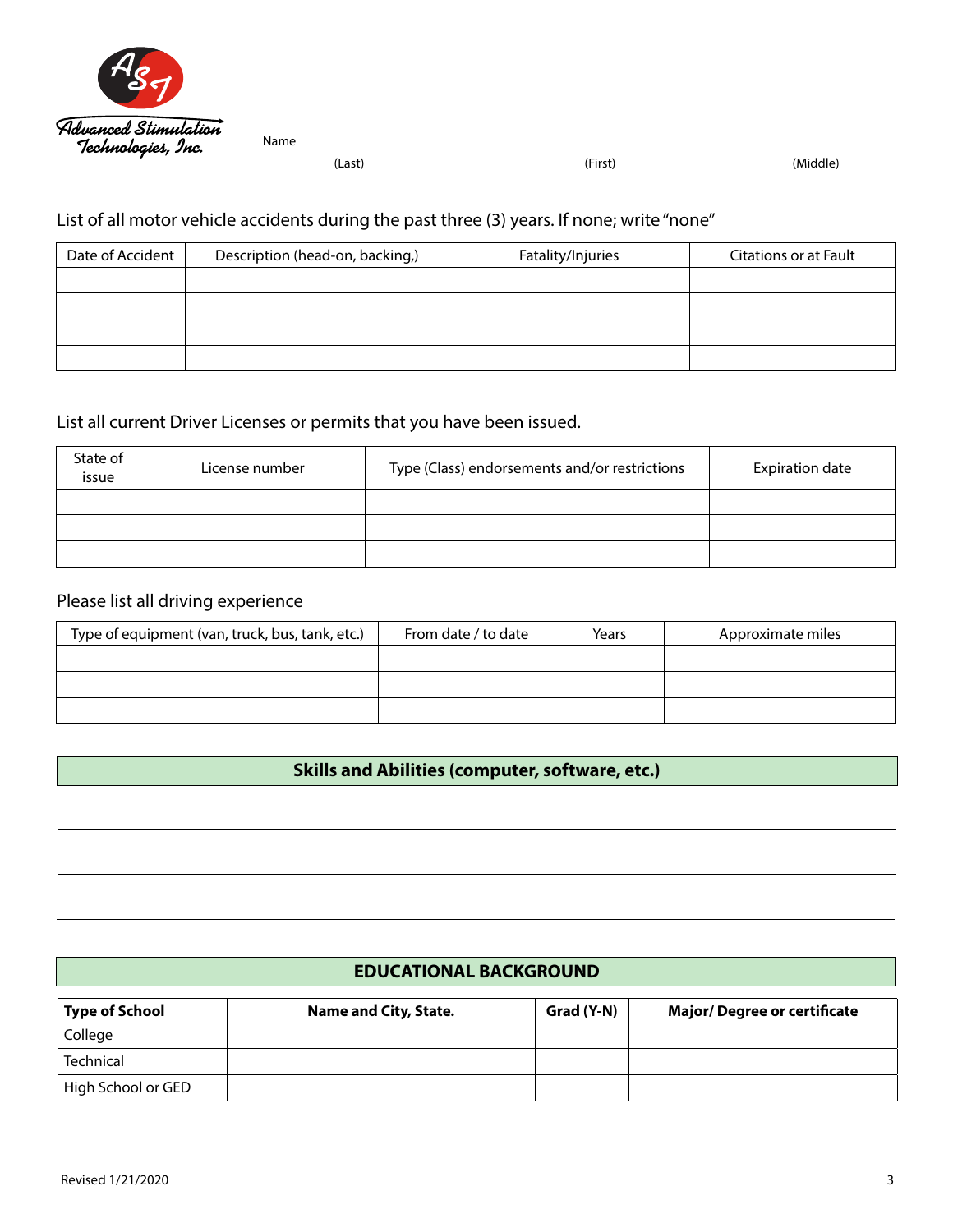| Alg                                        |
|--------------------------------------------|
| Advanced Stimulation<br>Technologies, Inc. |

(Last) (First) (Middle)

#### **EMPLOYMENT HISTORY**

Include all employment history for the past (10) ten years. Include all periods of unemployment with an explanation, or periods of self-employment. (Month and year are sufficient). Start with most recent or current employer. Applicants who may be operating a regulated Commercial Motor Vehicle must provide (10) years' work history.

| Current or most recent employer |              |                 | <b>Position</b>               |         | Was position subject to FMCSA, FAA, USCG, or PHMSA<br>regulations?           |
|---------------------------------|--------------|-----------------|-------------------------------|---------|------------------------------------------------------------------------------|
|                                 |              |                 |                               |         | Yes $\Box$<br>No□                                                            |
| <b>Address</b>                  |              |                 | <b>Start Date to End Date</b> |         | Was position subject to Federal or State Drug and<br><b>Alcohol testing?</b> |
|                                 |              |                 |                               |         | Yes $\Box$<br>No <sub>1</sub>                                                |
| City                            | <b>State</b> | <b>Zip Code</b> | <b>Contact Name</b>           | Phone # | <b>Reason for leaving</b>                                                    |
|                                 |              |                 |                               |         |                                                                              |

| <b>Current or most recent employer</b> |              |                 | <b>Position</b>               |         | Was position subject to FMCSA, FAA, USCG, or PHMSA<br>regulations?           |
|----------------------------------------|--------------|-----------------|-------------------------------|---------|------------------------------------------------------------------------------|
|                                        |              |                 |                               |         | Yes $\Box$<br>No⊟                                                            |
| <b>Address</b>                         |              |                 | <b>Start Date to End Date</b> |         | Was position subject to Federal or State Drug and<br><b>Alcohol testing?</b> |
|                                        |              |                 |                               |         | No <sub>1</sub><br>Yes $\Box$                                                |
| <b>City</b>                            | <b>State</b> | <b>Zip Code</b> | <b>Contact Name</b>           | Phone # | <b>Reason for leaving</b>                                                    |
|                                        |              |                 |                               |         |                                                                              |

| <b>Current or most recent employer</b> |              |                 | <b>Position</b>               |         | Was position subject to FMCSA, FAA, USCG, or PHMSA<br>regulations?           |
|----------------------------------------|--------------|-----------------|-------------------------------|---------|------------------------------------------------------------------------------|
|                                        |              |                 |                               |         | Yes $\blacksquare$<br>No⊟                                                    |
| <b>Address</b>                         |              |                 | <b>Start Date to End Date</b> |         | Was position subject to Federal or State Drug and<br><b>Alcohol testing?</b> |
|                                        |              |                 |                               |         | No <sub>1</sub><br>Yes $\Box$                                                |
| City                                   | <b>State</b> | <b>Zip Code</b> | <b>Contact Name</b>           | Phone # | <b>Reason for leaving</b>                                                    |
|                                        |              |                 |                               |         |                                                                              |

| <b>Current or most recent employer</b> |              |                 | <b>Position</b>               |         | Was position subject to FMCSA, FAA, USCG, or PHMSA<br>regulations?           |
|----------------------------------------|--------------|-----------------|-------------------------------|---------|------------------------------------------------------------------------------|
|                                        |              |                 |                               |         | Yes $\blacksquare$<br>No⊟                                                    |
| <b>Address</b>                         |              |                 | <b>Start Date to End Date</b> |         | Was position subject to Federal or State Drug and<br><b>Alcohol testing?</b> |
|                                        |              |                 |                               |         | $\mathsf{No}\,\blacksquare$<br>Yes $\Box$                                    |
| <b>City</b>                            | <b>State</b> | <b>Zip Code</b> | <b>Contact Name</b>           | Phone # | <b>Reason for leaving</b>                                                    |
|                                        |              |                 |                               |         |                                                                              |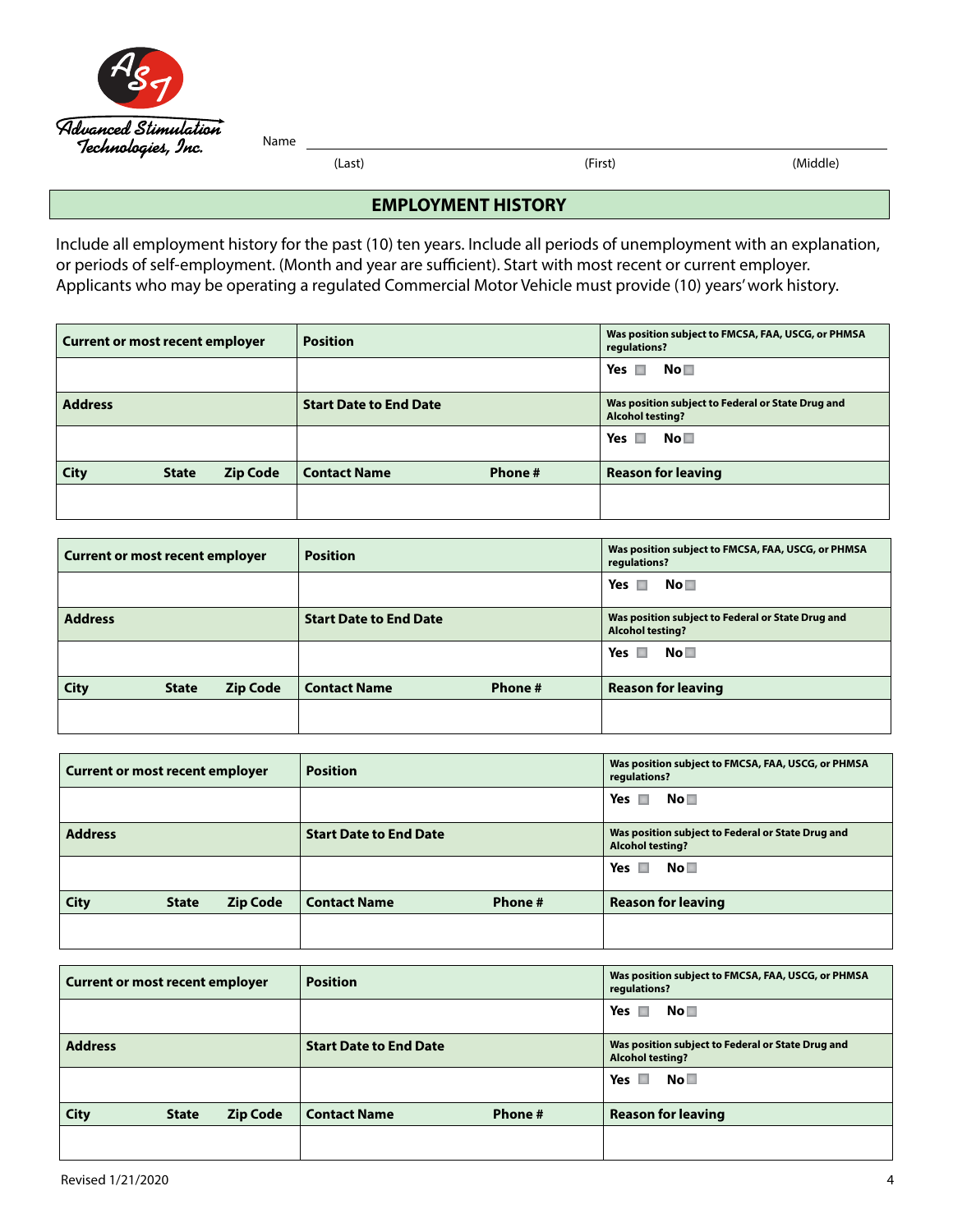

```
(Last) (First) (Middle)
```

| Current or most recent employer |              | <b>Position</b> |                               | Was position subject to FMCSA, FAA, USCG, or PHMSA<br>regulations? |                                                                              |
|---------------------------------|--------------|-----------------|-------------------------------|--------------------------------------------------------------------|------------------------------------------------------------------------------|
|                                 |              |                 |                               |                                                                    | Yes<br>No□<br><b>In</b>                                                      |
| <b>Address</b>                  |              |                 | <b>Start Date to End Date</b> |                                                                    | Was position subject to Federal or State Drug and<br><b>Alcohol testing?</b> |
|                                 |              |                 |                               |                                                                    | No□<br>Yes $\Box$                                                            |
| <b>City</b>                     | <b>State</b> | <b>Zip Code</b> | <b>Contact Name</b>           | Phone #                                                            | <b>Reason for leaving</b>                                                    |
|                                 |              |                 |                               |                                                                    |                                                                              |

| Current or most recent employer |              | <b>Position</b> |                               | Was position subject to FMCSA, FAA, USCG, or PHMSA<br>regulations? |                                                                              |
|---------------------------------|--------------|-----------------|-------------------------------|--------------------------------------------------------------------|------------------------------------------------------------------------------|
|                                 |              |                 |                               |                                                                    | No□<br>Yes $\Box$                                                            |
| <b>Address</b>                  |              |                 | <b>Start Date to End Date</b> |                                                                    | Was position subject to Federal or State Drug and<br><b>Alcohol testing?</b> |
|                                 |              |                 |                               |                                                                    | No□<br>Yes $\Box$                                                            |
| <b>City</b>                     | <b>State</b> | <b>Zip Code</b> | <b>Contact Name</b>           | Phone #                                                            | <b>Reason for leaving</b>                                                    |
|                                 |              |                 |                               |                                                                    |                                                                              |

| <b>Current or most recent employer</b> |              |                 | <b>Position</b>               |         | Was position subject to FMCSA, FAA, USCG, or PHMSA<br>regulations?           |
|----------------------------------------|--------------|-----------------|-------------------------------|---------|------------------------------------------------------------------------------|
|                                        |              |                 |                               |         | $\mathsf{No} \square$<br>Yes $\blacksquare$                                  |
| <b>Address</b>                         |              |                 | <b>Start Date to End Date</b> |         | Was position subject to Federal or State Drug and<br><b>Alcohol testing?</b> |
|                                        |              |                 |                               |         | No□<br>Yes $\Box$                                                            |
| <b>City</b>                            | <b>State</b> | <b>Zip Code</b> | <b>Contact Name</b>           | Phone # | <b>Reason for leaving</b>                                                    |
|                                        |              |                 |                               |         |                                                                              |

| <b>Current or most recent employer</b> |              |                 | <b>Position</b>               |         | Was position subject to FMCSA, FAA, USCG, or PHMSA<br>regulations?           |
|----------------------------------------|--------------|-----------------|-------------------------------|---------|------------------------------------------------------------------------------|
|                                        |              |                 |                               |         | Yes $\blacksquare$<br>No⊟                                                    |
| <b>Address</b>                         |              |                 | <b>Start Date to End Date</b> |         | Was position subject to Federal or State Drug and<br><b>Alcohol testing?</b> |
|                                        |              |                 |                               |         | No□<br>Yes $\Box$                                                            |
| <b>City</b>                            | <b>State</b> | <b>Zip Code</b> | <b>Contact Name</b>           | Phone # | <b>Reason for leaving</b>                                                    |
|                                        |              |                 |                               |         |                                                                              |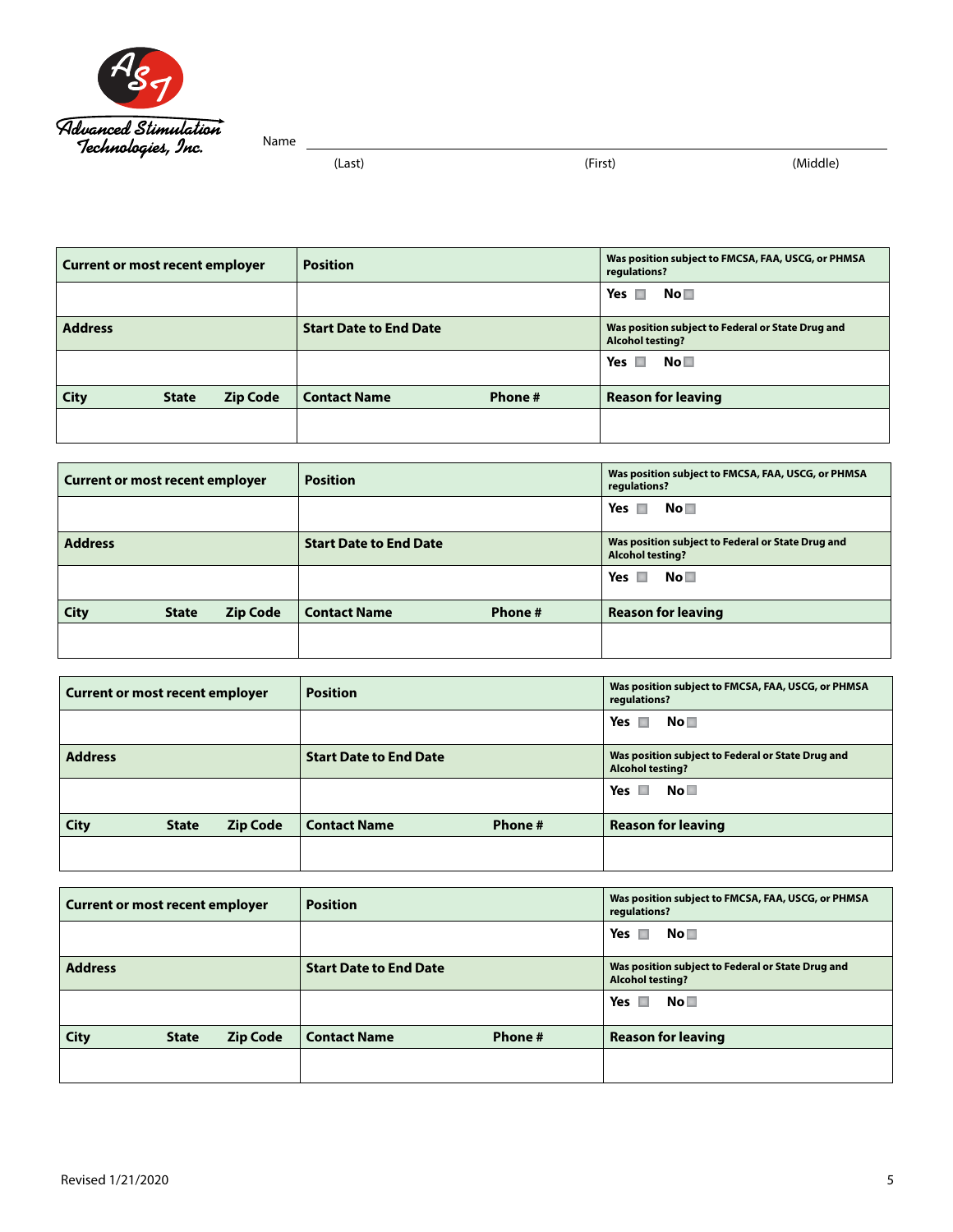

```
(Last) (First) (Middle)
```

| <b>Current or most recent employer</b> |              | <b>Position</b> |                               | Was position subject to FMCSA, FAA, USCG, or PHMSA<br>regulations? |                                                                              |
|----------------------------------------|--------------|-----------------|-------------------------------|--------------------------------------------------------------------|------------------------------------------------------------------------------|
|                                        |              |                 |                               |                                                                    | Yes $\Box$<br>No□                                                            |
| <b>Address</b>                         |              |                 | <b>Start Date to End Date</b> |                                                                    | Was position subject to Federal or State Drug and<br><b>Alcohol testing?</b> |
|                                        |              |                 |                               |                                                                    | Yes<br>No <sub>1</sub><br>-                                                  |
| <b>City</b>                            | <b>State</b> | <b>Zip Code</b> | <b>Contact Name</b>           | Phone #                                                            | <b>Reason for leaving</b>                                                    |
|                                        |              |                 |                               |                                                                    |                                                                              |

| <b>Current or most recent employer</b> |              |                 | <b>Position</b>               |         | Was position subject to FMCSA, FAA, USCG, or PHMSA<br>regulations?           |
|----------------------------------------|--------------|-----------------|-------------------------------|---------|------------------------------------------------------------------------------|
|                                        |              |                 |                               |         | Yes $\blacksquare$<br>$\mathsf{No}\,\square$                                 |
| <b>Address</b>                         |              |                 | <b>Start Date to End Date</b> |         | Was position subject to Federal or State Drug and<br><b>Alcohol testing?</b> |
|                                        |              |                 |                               |         | $\mathsf{No}\,\blacksquare$<br>Yes $\Box$                                    |
| <b>City</b>                            | <b>State</b> | <b>Zip Code</b> | <b>Contact Name</b>           | Phone # | <b>Reason for leaving</b>                                                    |
|                                        |              |                 |                               |         |                                                                              |

#### **REFERENCES**

| <b>Personal Reference Name</b> | Relationship | <b>Years Known</b> | <b>Contact Phone #</b> |
|--------------------------------|--------------|--------------------|------------------------|
|                                |              |                    |                        |
|                                |              |                    |                        |
|                                |              |                    |                        |